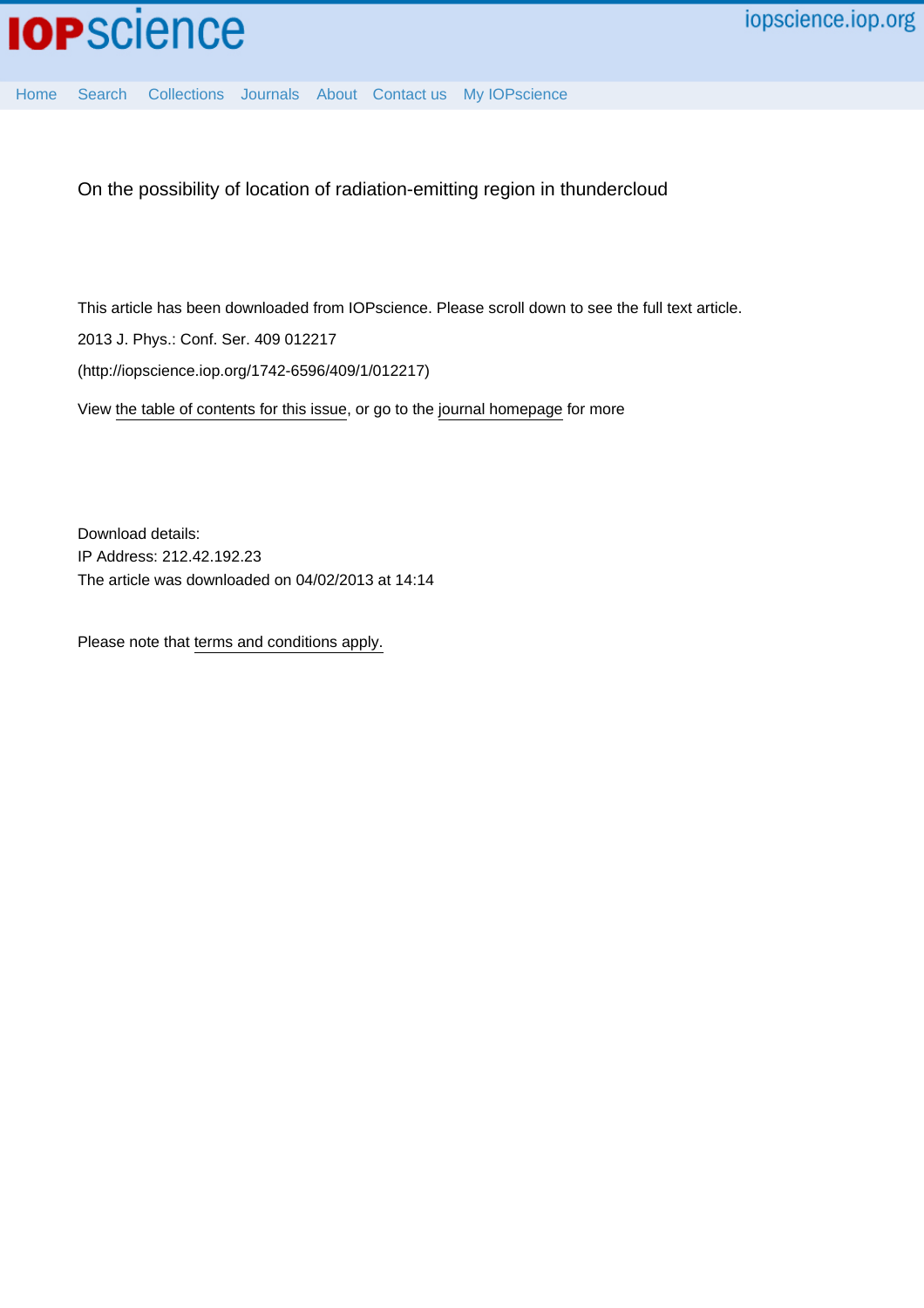# **On the possibility of location of radiation-emitting region in thundercloud**

## **A Chilingarian, N Bostanjyan, T Karapetyan**

Yerevan Physics Institute, Alikhanyan Brothers 2, Yerevan, Armenia

chili@aragats.am

**Abstract.** We present and discuss the modulation effect the large electrical fields within thunderclouds pose on the flux of high-energy muons. This short duration effect, observed by the particle detectors located at Aragats Space Environmental Center (ASEC) can be used for the location of the radiation-emitting region in the thundercloud. The decrease in the count rate of high-energy muons during thunderstorms along with simultaneous large enhancements in the count rates of low energy electrons and gamma rays can be used also for the estimation of the net potential drop in the lower dipole of the thundercloud.

#### **1. Introduction**

Thunderstorm ground enhancements (TGEs) observed at mountain altitudes by variety of particle detectors (see for instance [1]) are large impulsive enhancements in intensity of low energy electrons and gamma rays, lasting tens of minutes. These enhancements imply that during thunderstorm special conditions are established inside the clouds, leading to modification of the energy spectra of charged particles (see theory of meteorological effects in [2] as well as to multiplication and acceleration of electrons [3]. It is believed that these conditions are based on the presence of strong electric field, which accelerates/or decelerates electrons, positrons and muons and, if electrical field exceeds the critical value also produce electron – gamma ray avalanches referred as the Runaway breakdown (RB, [4]), and in the recent papers as Relativistic runaway electron avalanches (RREA, [5, 6]). Electrons in RB avalanches create large number of gamma rays via bremstrahlung, so that simultaneous impulsive enhancements in the fluxes of electrons, gamma rays are manifestations of existence of RB/REAA process, see [7]). However, the mechanisms, maintaining the origination of the RB/RREA process are still not clearly understood. The model of RB/RREA process initiating large TGE was discussed in ([7], see Figure 10). The precondition of the TGE is negative near surface electrical field manifesting creation of the positive charged layer in the bottom of the cloud. Thus, the lower dipole originated between middle negative layer and bottom positive layer will accelerate electrons and negative muons and decelerate positrons and positive muons. If the strength of the electrical field will be above critical value and energy gained from the field will be greater that ionization losses the electron – gamma ray avalanche will multiply electron and gamma ray numbers in vast amounts. If electrical field in the cloud will not reach critical value, nonetheless we can expect enhancement of the electron and gamma ray number via muon acceleration process. Accelerated in the lower dipole negative muons will decay nearer to earth surface.

Among the large number of the TGE events detected in 2009-2010 by facilities of the Aragats Space Environmental Center (ASEC, [8, 9]) there were several muon depletion events. Decrease in the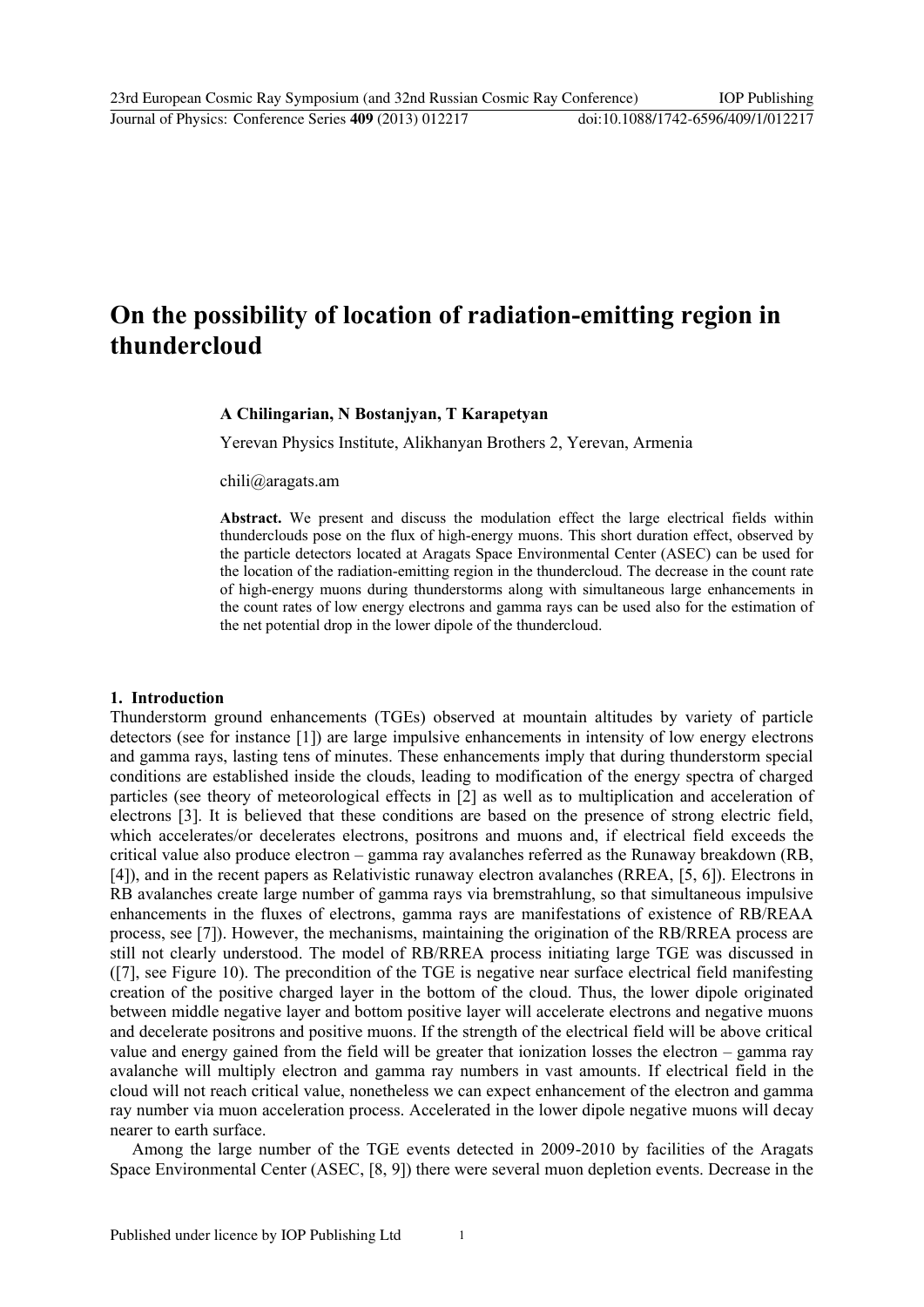| 23rd European Cosmic Ray Symposium (and 32nd Russian Cosmic Ray Conference) | <b>IOP</b> Publishing              |
|-----------------------------------------------------------------------------|------------------------------------|
| Journal of Physics: Conference Series 409 (2013) 012217                     | doi:10.1088/1742-6596/409/1/012217 |

flux of high-energy muons was observed also at Baksan [10, 11]. This effect has theoretically analyzed in several papers [12, 13]. The last theoretical model for analyzing these decreases was presented in [14], relating the decreasing muon flux to live time of muons from the generation point at 10-15 km high in the atmosphere. In the presence of layered electric field, muons coming from the altitude of their production need longer time to propagate from the point of generation to the ground level and reach the surface detectors. As a result number of arriving muons decrease due to their decay.

As the required condition for the TGE is the large field, accelerating electrons within the cloud, we expect anti-correlation of the TGE amplitude with muon flux. The positive to negative atmospheric muon flux ratio is measured to be  $\sim$  1.2 independent of the muon momentum, below 100 GeV/c [15]. Therefore, if TGE conditions fulfilled the overall muon flux can be reduced due to stopping of the positive muons in the electrical field of the cloud.

## **2. The Detector**

Detector assembly measuring particle fluxes originated from protons and ions accelerated on sun and in the Galaxy, as well as in thunderclouds is located on the slopes of the mountain Aragats in Nor Amberd research station on 2000 m above sea level. Geographical coordinates are 40°22'N, 44°15'E. Nor Amberd detecting system consists from Multidirectional muon monitor (NAMMM ) measuring low energy charged particles and high energy muons, Neutron monitor (NANM) measuring MeV and more energy muons and 2 proportional counters measuring thermal muons. Upper layer of detector measures low energy charged particles, mostly electrons and muons. NAMMM consists from 24, 5 cm thick 0.9  $m^2$  area plastic scintillators overviewed by photomultiplier (PM) with large cathode of FEU-49 type arranged above and below NANM (see Fig. 1). The energy threshold of the upper scintillators is determined by the roof matter the sensitivity of PM and by data acquisition electronics DAQ and is equals  $\sim$  10 MeV. The upper scintillator registered charged flux above threshold with very high efficiency reaching 95%; however 5 cm plastic scintillator register also neutral flux (gamma rays and neutrons) with much smaller efficiency  $\sim$  10%). The bottom layer of scintillators is located under significant amount of matter including 10 cm of lead and its energy threshold is 350 MeV; therefore the bottom layer scintillators measure high energy muon flux with energies >350 MeV.



Figure 1 Nor Amberd multidirectional muon monitor (NAMMM) arranged above and below 2 sections of the Nor Amberd Neutron Monitor (NANM); on the third section of NANM 2 "bare" proportional counters are located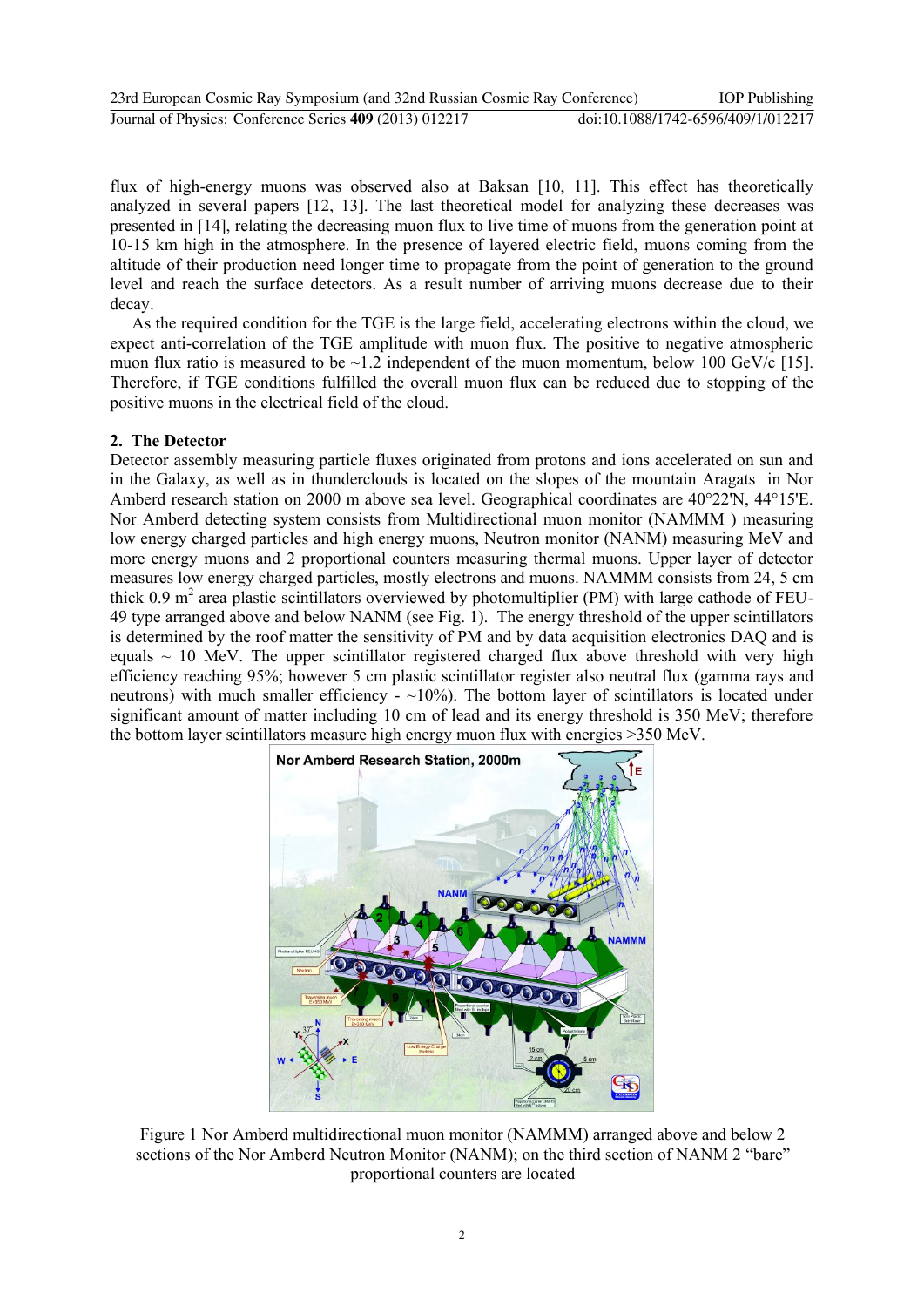| 23rd European Cosmic Ray Symposium (and 32nd Russian Cosmic Ray Conference) | <b>IOP</b> Publishing              |
|-----------------------------------------------------------------------------|------------------------------------|
| Journal of Physics: Conference Series 409 (2013) 012217                     | doi:10.1088/1742-6596/409/1/012217 |

DAQ electronics calculates all possible coincidences of detector operation as well as count rates of each detector and total count rates of upper and bottom detectors of both sections of NAMMM. By counting one-to-one coincidences of upper and bottom scintillators it is possible to monitor muons fluxes for 12 directions: from vertical till 74 degrees inclined.

## 3**. Estimation of the size of radiating region in thundercloud**

In Fig.2 we post detected at 28 March 2009 time series of 1-minute count rates of NAMMM top and bottom layer combinations. Combination 10 (signal only in top layers selects mostly gamma rays; due to cloud height of 100-200 m very few electrons can reach detector); combination 11 selects highenergy muons capable to traverse 10 cm of lead. We see a large enhancement of the counts in the upper layer of NAMMM conditioned on absence of signal in the lower layer (we assume that most of them are gamma rays); and depletion of counts of high energy muons.



Figure 2 The 1-minute time series of count rates of top (10) and bottom (11) layer combinations of NAMMM

In Table 1 we post deficits of muons measured in different horizontal coordinates by the coincidences of upper and bottom scintillators. In first clolumn of Table 1 we post the examined directions of muon arrival with corresponding measured muon deficits. In Columns 2-4 we post the expected sizes of the electrical field within thundercloud conditioned on the cloud height. At 28 March we detect sizeble anisotropy in different muon arrival directions; the largest deficit was detected from the (W-E) and (S-N) directions, 7 and 6% correspondingly; i.e. from the west-sough.